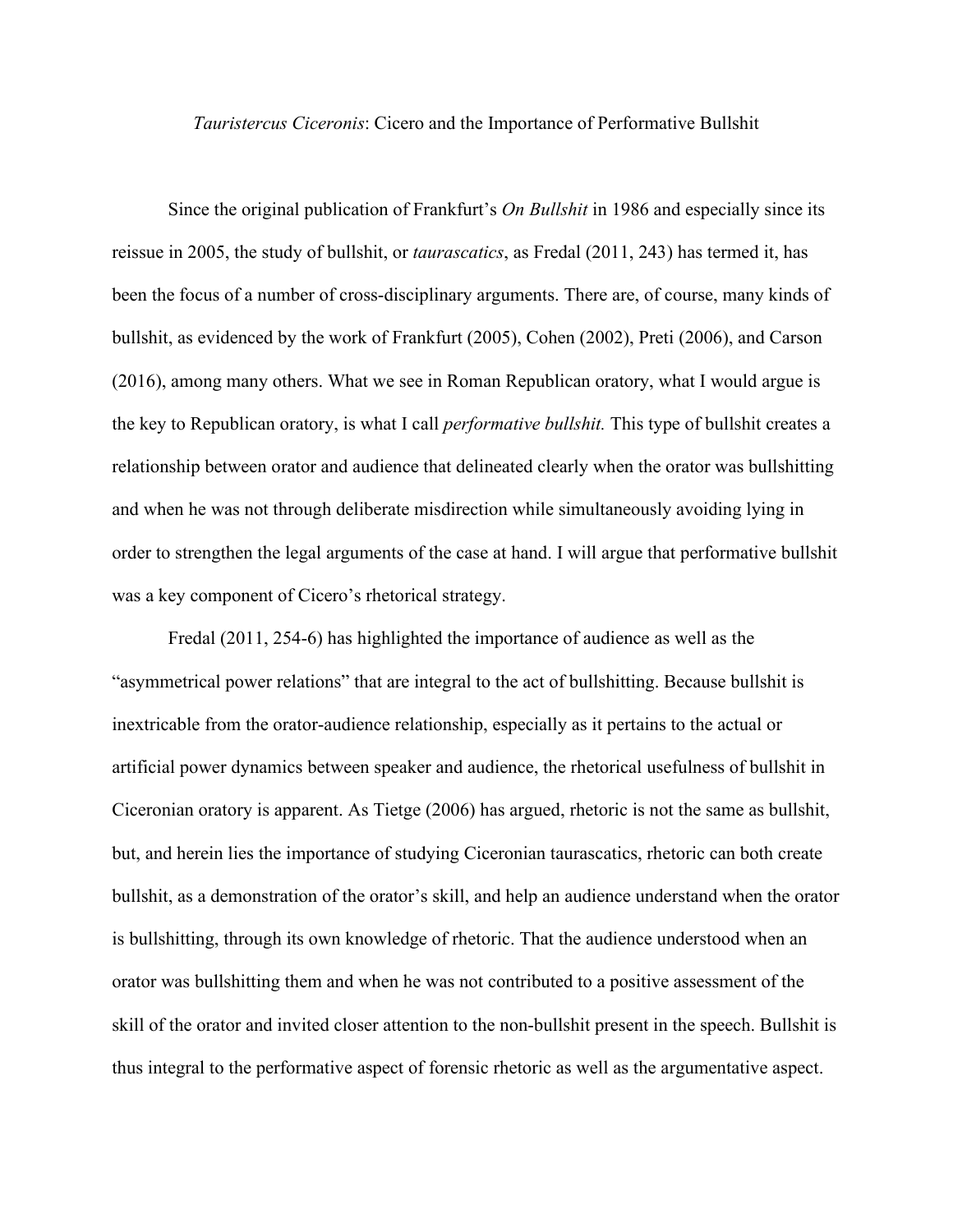Two speeches provide salient examples: the delivered *Pro Archia* and the literary *Pro Milone*. Both are indicative of the importance of bullshit and the author-audience relationship that allowed for, even required, bullshit. In *Pro Archia*, the long discourse on the value of literature that occupies the last three-quarters of the speech is a testament to creativity. With almost no relation to the question of law that is at issue, this encomium of the humanities is justly praised for its content instead of its function as proof of Archias' citizenship. I will argue is that this discourse is also a demonstration of bullshit's utility for an orator faced with a case in which rational rather than legal proof is required. Bullshit in fact worked in conjunction with stasis theory, not against it, and Cicero's audience was fully aware that he was bullshitting them (§9). The presence of bullshit in a forensic speech was not a sign of a weak argument but rather, because bullshit is inextricably tied with the truth, a way of promoting or exacting the truth while simultaneously establishing the author-audience relationship critical to a successful oration. This separation of bullshit from truth was key for the success of the speech; the audience expected bullshit in a forensic setting as much as they expected in an epideictic setting. With *Pro Milone*, Cicero's original speech failed precisely because the presence of armed soldiers and the rowdiness of Clodius' supporters disallowed his natural ability to bullshit and removed the audience expectation of performative bullshit. In the revised speech, particularly sections 72-83, Cicero engages in performative bullshit to demonstrate not a disregard for the truth but to fill in the gaps for a jury did not hear the witness testimony (§46). Through his performative bullshit, Cicero created a version of events that used the author-audience relationship to craft a masterful argument that bridged the gap between truth and opinion.

## Bibliography

Carson, T. (2016). "Frankfurt and Cohen on bullshit, bullshiting, deception, lying, and concern